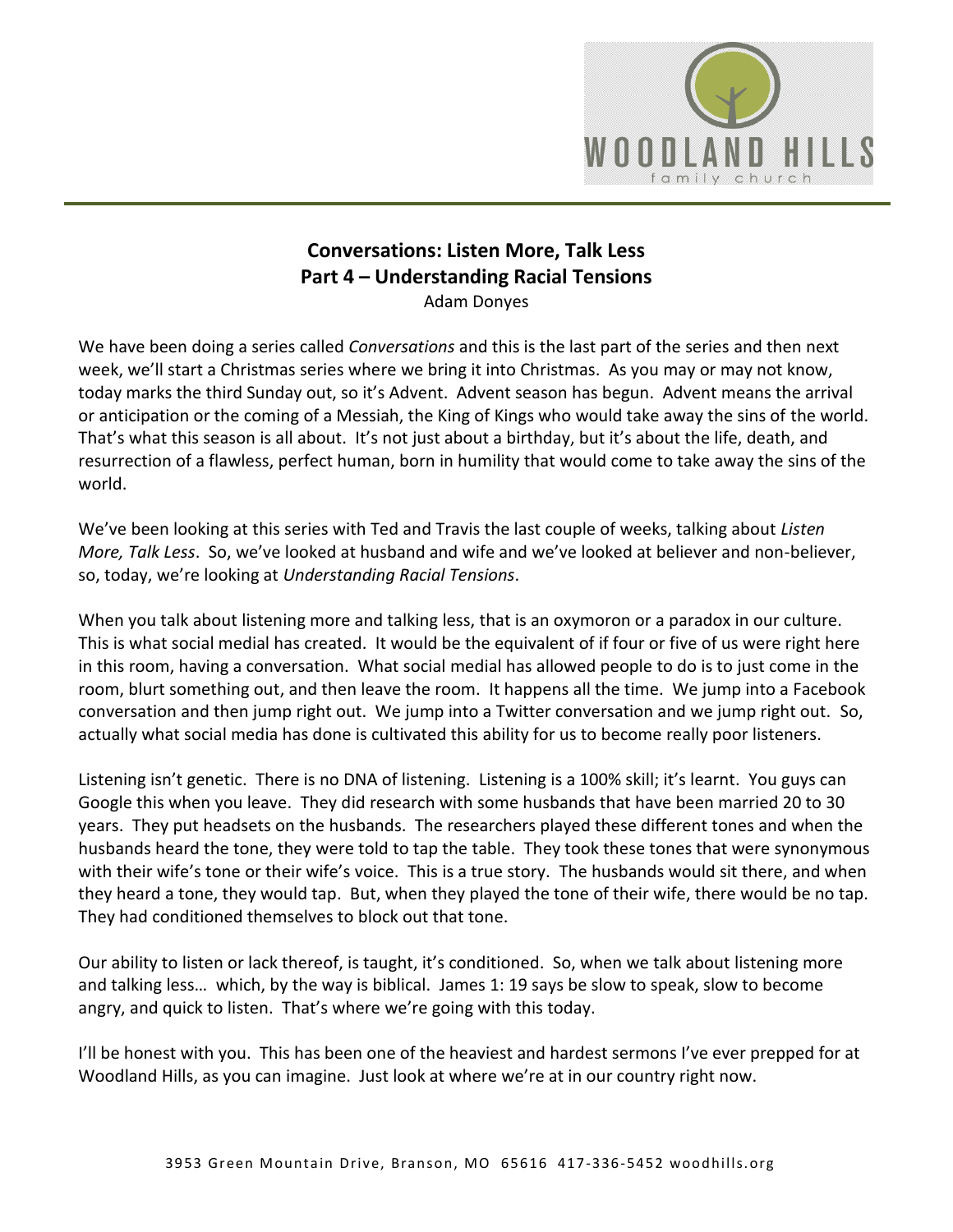My wife and I flew back from Dallas yesterday. You know how your internet gets cut off on the plane, but if your Twitter feed has already been loaded, you can scroll through and look at it. I'm just sitting there scrolling through it during the hour flight back from Dallas. Just all the hate and venom… I rarely do this, but there was nothing else to read. It was just all the Michael Flynn stuff and Trump stuff and Clinton stuff and Russia stuff, and just these dialogues and so much hate.

If you ask any war general or war strategist how you conquer, they'll tell you that you divide. You conquer any army by dividing that army. So, you heard the quote by Abraham Lincoln in the video at the beginning of the service. It's the rose bushes quote: "*We can complain because rose bushes have thorns, or rejoice because thorn bushes have roses."*

Abraham Lincoln was known during the Civil War to attend church on Wednesday nights. As a matter of fact, he would attend his church about a block from the Whitehouse. Dr. Gurley would let Abraham Lincoln sit in the side room where he wouldn't get bombarded by the patriots. He would go in and listen to these sermons on Wednesday night.

There is history that records that one time he went in and listened to the sermon. After the sermon, he walked back to the Whitehouse with his companion. The president's companion asked him what he thought about the sermon.

President Lincoln says, "I think it was clearly articulated, biblical, relevant, and well thought out."

His companion says, "So, you thought it was a great sermon?"

President Lincoln says, "No, I didn't say that. As a matter of fact, I didn't think it was a great sermon because he didn't challenge me to do anything great."

I would be remiss today, Woodland Hills Family Church, if you left here without feeling challenged to do something great. It might be hard for some of you to hear and I've been preaching to myself for four weeks as I've been preparing for this, but it's needed.

For the majority of my high school years, I lived with my grandparents. As a matter of fact, Richard K. Spurgeon, was my grandfather and he was in World War II. This is his actual uniform that hangs in my house. It was among some other things he left me like a chess board. He was the one who taught me how to play chess. He taught me a lot of good lessons in life.

I actually got to teach him one lesson in life. He served over in Japan and, in his later years, he suffered from Parkinson's and Alzheimer's. As we know, World War II was built out of racism. This man named Adolph Hitler believed that there was one supreme race and it cost millions and millions of lives because of this ideology that was rooted in racism. Even then, my grandfather was taught, during World War II, to have this hatred towards Japanese people. Very similar now that we are being taught. What Pearl Harbor was to him, is, for a lot of us, what 9/11 is to me.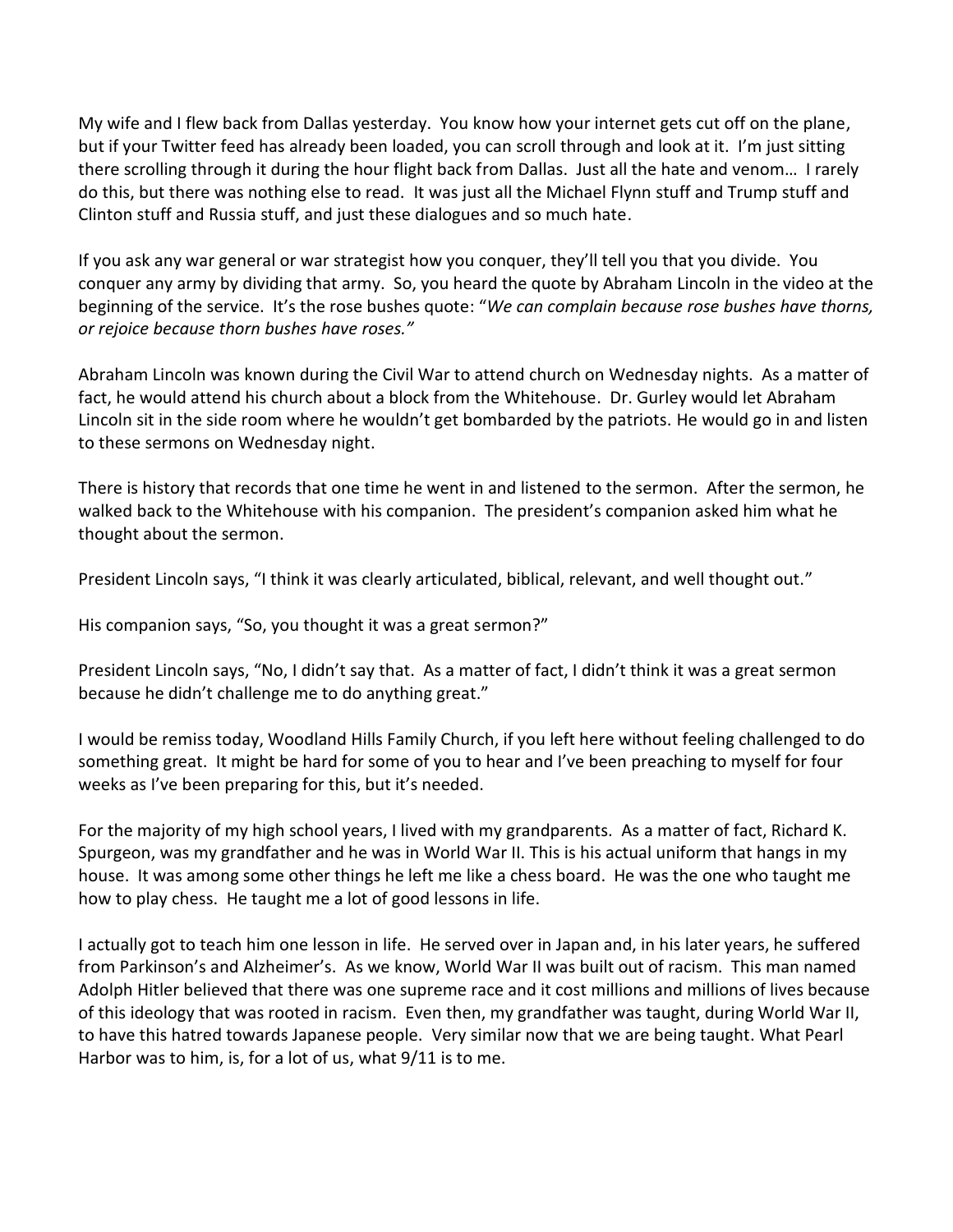I'll be transparent and honest with all of you. I'm a recovering racist. Since  $9/11$ , it's been hard for me to walk into an airport and see a Middle Eastern man and not think there might be something happening. What I've had to do in my own heart, to examine that 100% sin, is to begin to have conversations and friendships with more Middle Eastern men, to begin to have more friendships with more Muslims. By the way, this ideology that every Muslim wants to wipe us out and kill us isn't true. There's 1.9 million Muslims in the world. If they all wanted to kill us, we wouldn't be sitting here right now.

What media does is take ISIS and make all of us operate out of fear and think that's every Muslim in the world. As a matter of fact, the word *Islam* is derived from the word meaning peace. Granted, there are some Muslims that hate us and want to take us out, but you can't say that is the whole. We have to not allow media to shape our thinking or our theology or our ideologies for that matter.

My grandfather was a staunch racist. For those of you who don't know, I played high school and college basketball. That culture is predominantly black, especially in the area of San Diego that I grew up in. I had some really good friends that I would bring back to get some of Grandma's cooking. She had the best cooking in the world and I would brag about it. My freshman year, I brought Vince home with me and after he left, I heard some words I'd never heard my grandfather use defining a young black male. I never knew that. And then I had conversations with Grandma.

I sat down on the couch with my grandfather one day after that and tried to explain to him that he wasn't a bad kid. He got really good grades, he didn't drink, he didn't smoke. My grandfather knew I didn't doing those things either even though I wasn't a believer. He took me to church every Sunday and he taught me a lot of good things, but I got to teach him one thing.

This was all in the middle of the Rodney King riots, so what he saw on the news and what was portrayed on the news… He began to, in his last years, befriend some of my closest black friends. I will tell you the Holy Spirit did a work in my grandfather's heart to where he realized that just because he saw something in the news, that didn't mean every black male in America. So, Jerod and Vince and Michael, these friends of mine in high school, became friends with my grandfather. You saw this racist wall just come down on this World War II Veteran. That's the power of God. I'm excited because I'm confident that my grandfather is in heaven.

And just so you know, if you aren't being around Hispanics or Asians or black people or Middle Eastern people now, you might as well get comfortable because you're going to be spending eternity next to them, worshiping Jesus. If you're not comfortable with them now, you're going to be really uncomfortable for eternity. It's just the reality. God doesn't see color. Well, he does; he see's red, the blood of Jesus Christ; that's what he sees. And he sees the forgiveness and imputed righteousness of Christ for those that are in him.

So, we're going to talk about *Understanding Racial Tensions*. Comedian Dennis Leary says this" *"Racism isn't born, folks. It's taught. I have a two-year-old son. You know what he hates? Naps! End of list."*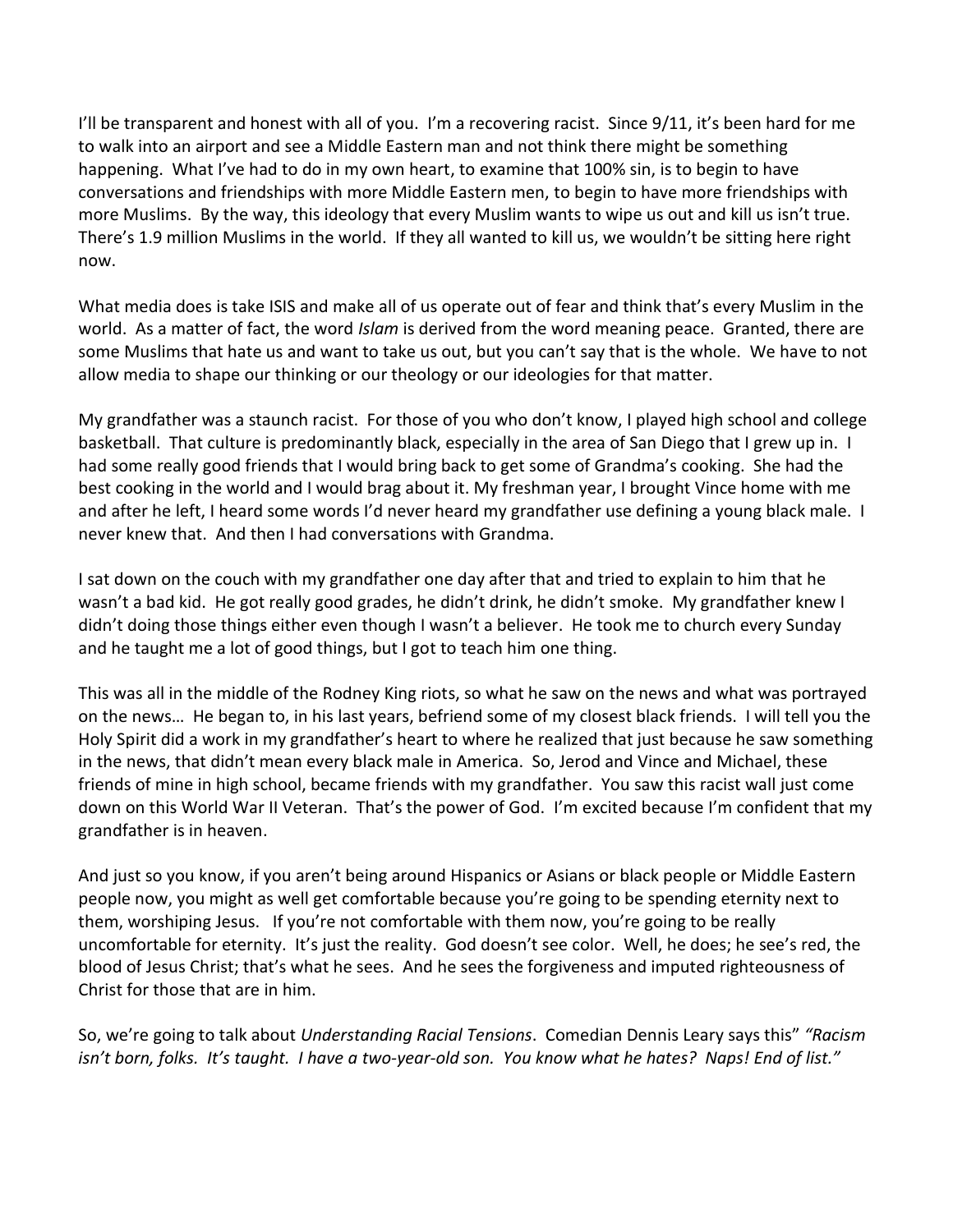We have no idea how much the comments we make, the way we respond, the things we say are influencing our younger generation. It's taught; it's not born.

Look at this picture. This is my son and one of his best buddies, Anthony, last year. This was before he moved to Houston. We called him Bubba. His dad and I are dear friends, we're family, we've gone on trips together. Never once did Aiden ever ask me… They spent like five days a week together last year. They were best buddies. All they care about are trucks, sand boxes, and Sonic Happy Hour. That's it. Never once did Aiden ever ask me why Anthony's skin is brown or why he looks different. And Dad's not trying to teach him about that. He's a child of God. That's all Aiden needs to know. I don't want him to grow up thinking there's anything… I want him to love everybody.

Look at this story in Numbers 12. You need to read this when you go back. This is one picture we see of a response from God on racism. It's Moses. Moses marries a Cushite woman. Just so you know, a Cushite would have been from the African region. She would have been African, so she would have been dark skinned. Miriam and Aaron oppose Moses, they rebuke him. God shows up on the scene and says, "Whoa, are you questioning my man of God, Moses and who he married? Yeah, Moses is white, and he married a black woman." God, in his rebuke to Miriam, made her white as snow. He gave her leprosy. So, her consequence was that he made her more white. I'm not making this up. She was proud of her whiteness, so God said, "Oh, you're so proud of your whiteness, let me make you more white." So, for over a week, she was a leper and had to be cast out of camp. Then God healed her and brought her back. That's the one rebuke we see… God said not to take confidence in your skin color.

The other side of that coin is… I know this is happening. Don't have white guilt either. It's important to understand that God is passionate about the hearts of men and women, not the skin of men and women.

Ted Cunningham and Travis Brawner… As we've been doing this series, we've been dialoguing a lot through text messages and phone calls. Ted said this to me this week and I thought it was spot on. *"Christians who don't gamble, drink, or smoke, but are filled with bitterness, resentment, and racism may be missing the entire point of the gospel."* I love that. I love all those amens.

Praise the Lord that there are no stereotypes when it comes to the gospel. I would be in a lot of trouble, amen? I would be in a lot of trouble. I've got sin in my life. If it was contingent upon what I did and who I was, I'm missing the boat, y'all. I'm not up there in heaven; there's no way.

But, Ephesians 4: 29-32 says this: *[29](https://www.studylight.org/desk/?q=eph%204:29&t1=en_niv&sr=1) Do not let any unwholesome talk come out of your mouths…* There is a great precursor to the next time you jump on social media. …*but only what is helpful for building others up according to their needs…* Not what is going to benefit you and not what is going to build up your needs, but what is going to benefit others and their needs.

It's amazing how the gospel always gets our eyes off of ourselves and onto others in Jesus. Jesus, what's the greatest commandment. Mark 12: 20-30 – *Love the Lord your God with all your heart, mind, soul, and self, and then love your neighbor as yourself.* It always points it back to others.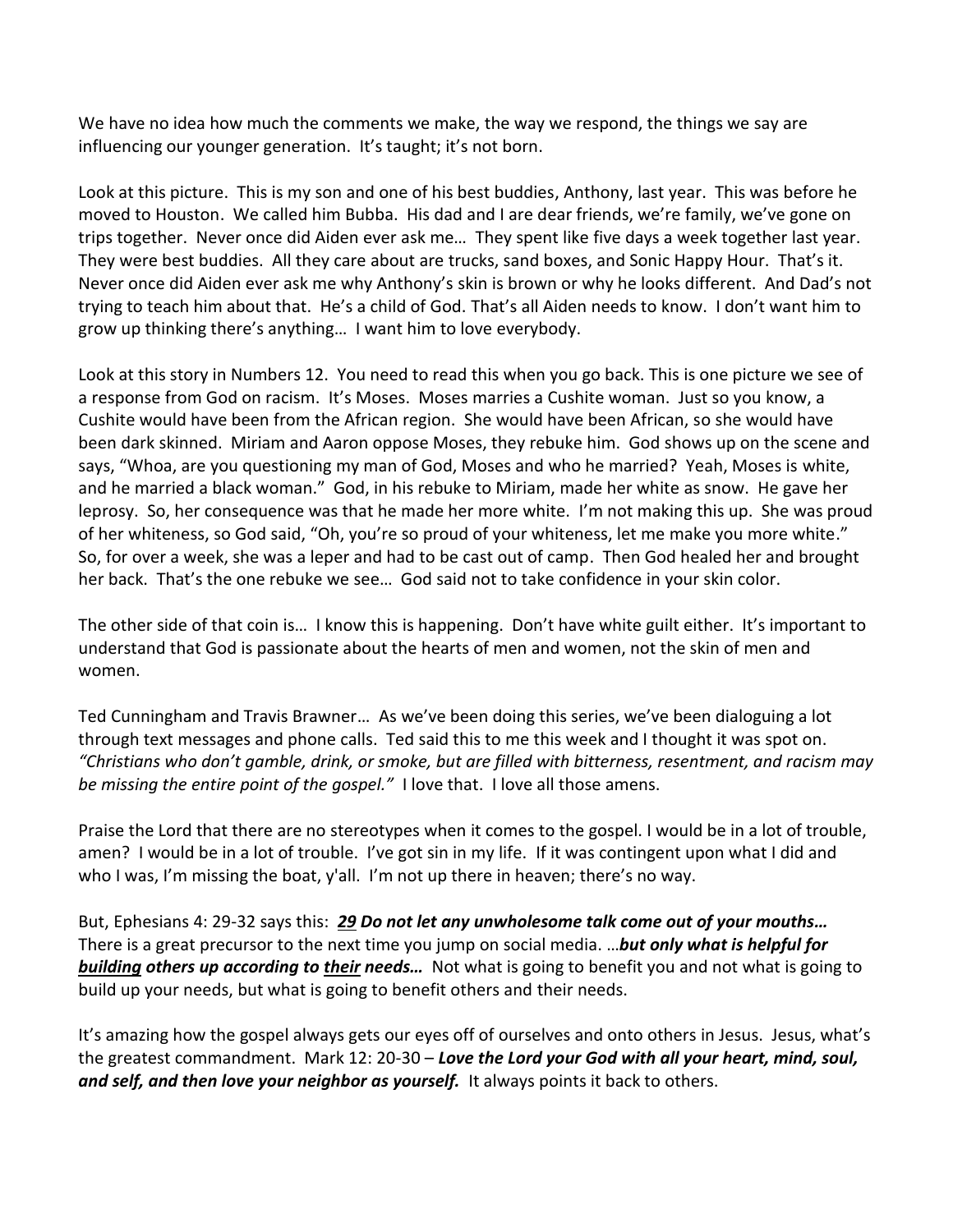Back to Ephesians 4. …*that it may benefit those who listen. [30](https://www.studylight.org/desk/?q=eph%204:30&t1=en_niv&sr=1) And do not grieve the Holy Spirit of God…* I told you I believe the Holy Spirit of God worked in my grandfather and I believe I watched him die a non-racist and he carried this with him for years. So, when he walked into heaven, he was like, "Glad I dealt with this when I did! There are a whole lot of brothers and sisters in here worshiping Jesus. Praise the Lord!" *…with whom you were sealed for the day of redemption. [31](https://www.studylight.org/desk/?q=eph%204:31&t1=en_niv&sr=1) Get rid of all bitterness, rage and anger, brawling and slander…* I will add racism and venom. …*along with every form of malice.* Here's Ted's word *[32](https://www.studylight.org/desk/?q=eph%204:32&t1=en_niv&sr=1) Be…* He gave you guys a little bee sticker. …*kind and compassionate to one another…* You cannot be compassionate with one another without stepping into somebody else's shoes. That was the point of the video at the beginning of this sermon that you would step into somebody else's… That's what cultivates compassion.

Do you know who the greatest listener was to ever live? Jesus. He asked question after question after question. He would ask a question and then he'd get a response and rather than listening to reply, he would ask another question and he would hear the heart and be compassionate.

With the adulterous woman that the Pharisees wanted to stone, he gets down on her level and shows compassion. He enters into their shoes, he enters into their world, he walks where they've walked, he knows where they've been. So, rather than thinking they know everything just because they've had somebody go through a similar experience, he just listens. Someone doesn't want to know what it's like to have a miscarriage because you had a miscarriage, they want to know that you care and that you want to listen to what they're going through. Everyone experiences things differently. We are all wired differently. The only way you can cultivate compassion is by genuinely listening to understand and walking in other's shoes.

*…forgiving each other…* This isn't an option, right? … *just as in Christ God forgave you.* That's the gospel, that's the beauty of the gospel. Regardless of whether or not you think someone that acts differently, talks differently, reacts differently, has different religion… Regardless of whether or not you think they deserve your forgiveness, it doesn't matter because you didn't deserve his forgiveness either and neither did I. Just as in Christ God forgave you, this is how you forgive others. It's unconditional, it's unmerited. That's why it's called grace and that's why it's amazing. God freely gives it not on anything you or I have done. As a matter of fact, he gives it on even dumb things we have done.

So, maybe somebody has hurt you. Maybe somebody has frustrated you. Maybe somebody does think politically different that you. Maybe somebody has made stereotypical or prejudices towards you. Even in that, we are to forgive. That's the beauty of the gospel. That's where there is no racism, no stereotypes, no prejudices – in the Gospel of Jesus Christ. Every tongue, every tribe, every nation will kneel before him and confess that he is Lord.

Stephen Covey says this: *"Listen with the intent to understand, not with the intent to reply."* 

If we're just waiting for someone to stop talking so that we can get our words out as soon as the last word comes out of their mouth, we're not listening. Ted said it a few weeks ago that he believes Jack Herschend is one of the wisest men he's met and that's because Jack does very little talking.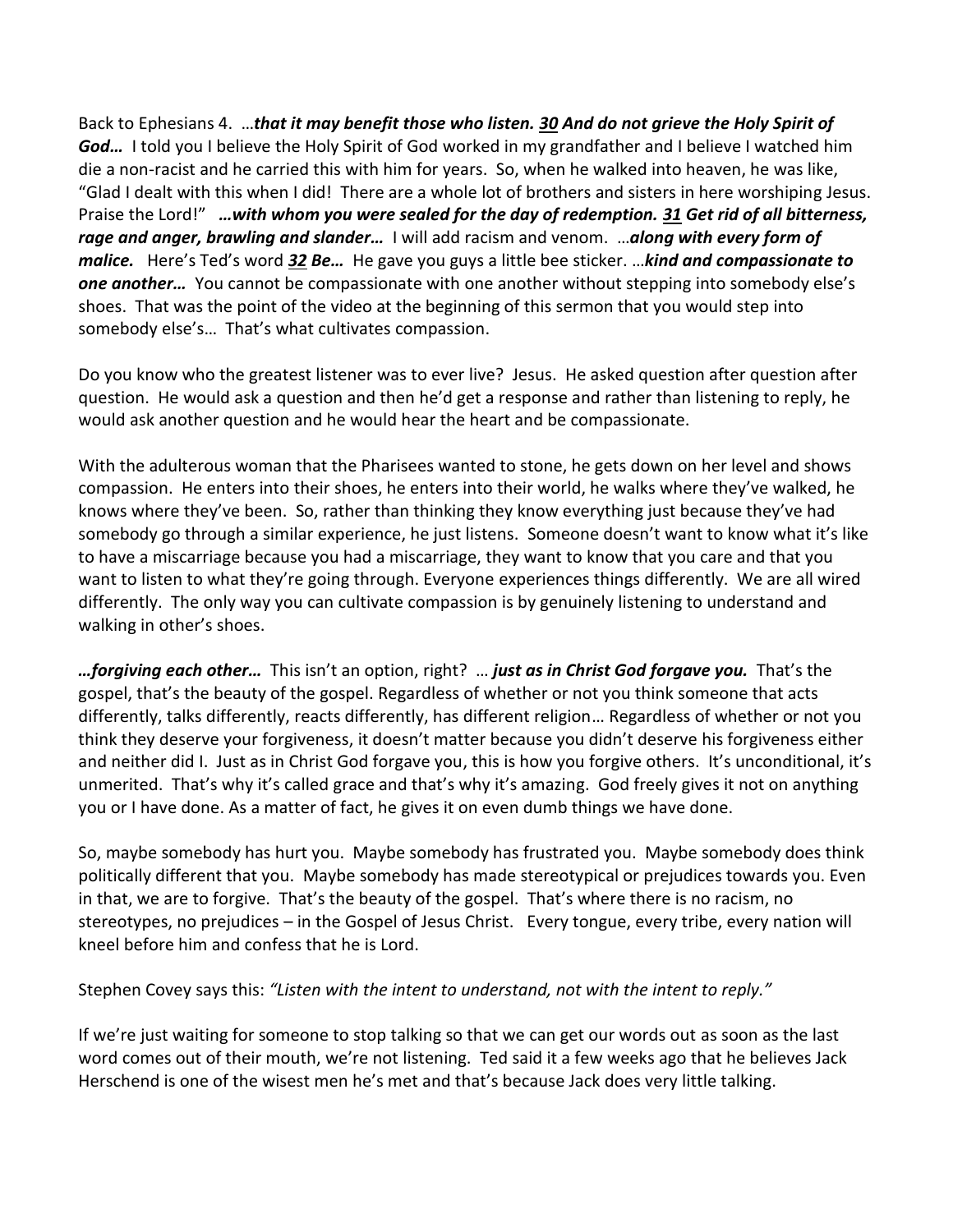As a matter of fact, Proverbs say when words are many, sin in not absent. The fewer the words, sometimes the wiser the man. You listen better when you're not thinking on how to reply. When you're thinking of how to ask a question on top of what is being asked.

Some of you husbands might be able to get rid of that tone if you would just start asking that question after a question. Some of you are hating me, thinking it's going to be a long ride home. Listen with the intent to understand. Wives want to be understood, they don't want to be fixed, right? They're not Coldplay with *Fix You*, they just want to be understood, they don't need to be fixed.

It's the same way when we think we're going to solve this issue or this racial problem. They want to be understood. Just so you're aware, a groomsman in my wedding was a black male that I'm still very close with. I was in his wedding and I've had a lot of conversations with very close black friends of mine, B.J., A.T., Richard, T-Dot. Just a lot of friends that I've been having conversations with about this and trying to understand. What it has really taught me is that they just want people to listen, to be better understood. Not in a paternalistic way. They don't need paternalism or pity. That's the wrong approach. They want people to listen. They want people to understand. I'm having a lot of these conversation, a lot of dialogue and it's pertinent that we would begin to listen and understand.

If you're not ever having people of different ethnicities over to your home for dinner, they're not your friend. If you just feel better about yourself because you say hi to them when you see them at the supermarket… No, we're called to be a diverse group. We're called to be together in unity of all tongues, tribes, and languages. We're called to come together.

I've seen this video three times and I get teary-eyed every time. I don't know if this guy is a believer or not. I have no idea. But, I do believe the spirit of God is moving in him, even if he's not a believer.

[Video plays] <https://www.youtube.com/watch?v=dr3z79IkCn4>

When all the police brutality stuff started to surface... I have a dear friend... I told you people in my wedding were people of color. I didn't understand why they were so upset because when I looked at the statistics, white cop on white crime was higher. I didn't understand so I just reached out to them and rather than trying to be argumentative and have a lawyer approach, I just said, "Help me understand where you guys… I hear you and I want to understand."

They put two books in my hand that had a significant impact on me while I was processing. One was called *Divided by Faith: Evangelical Religion and the Problem of Race in America*. The other book they put in my hand was *The Half Has Never Been Told: Slavery and the Making of American Capitalism*. Then they put a documentary on my Netflix docket to watch called 13<sup>th</sup>. I wanted to think for myself. I didn't want Fox News or CNN… I didn't want mainstream media shaping my view or my thoughts. I wanted God's word above all else. So, reading those books, watching those… I just kept diving into God's word and realized God is passionate against injustice. He's passionate against racism. As a matter of fact, there are only two races in all of the Bible in God's eyes and we're going to see what that is.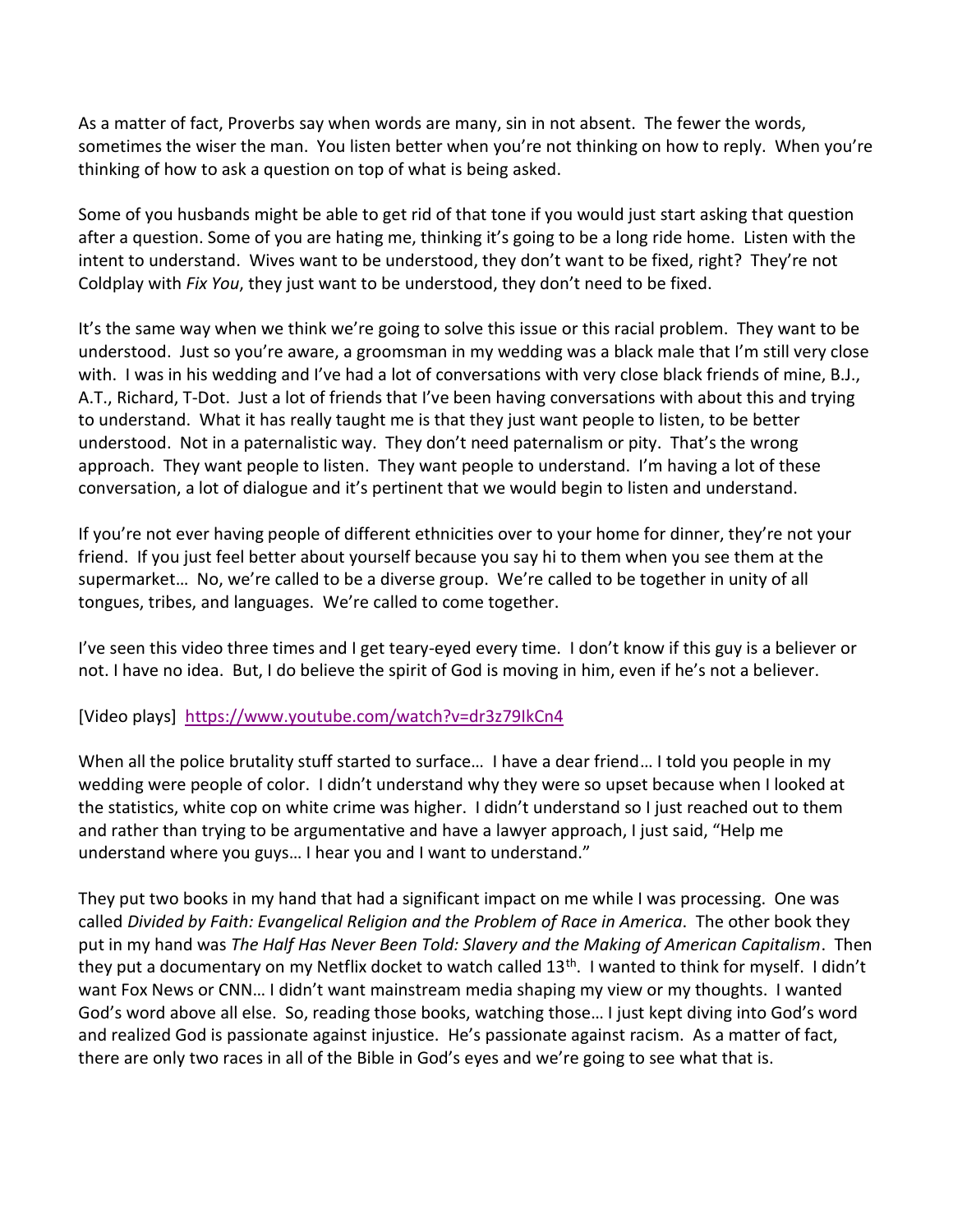I wanted to walk in others' shoes. We run a basketball program over at the Link Year that I run. Once again, the majority of those basketball players are from inner city areas and I get to love on them. Maybe this was a one-time event, but as I was wrestling through and doing these things… This happened last year. I've been in Branson for close to 15 years. I used to go to the Walmart on the strip before they created the Super Walmart. I still go to Walmart all the time.

Last year, I take two of my players on this basketball team and I buy them some groceries. They needed some groceries, so I went up there and bought them some groceries. They get their groceries bags and I buy something separate. They are walking ten feet in front of me out of this Walmart. The person at the door asks for receipts from both of them. Not a big deal; maybe this was a one-time event. I'm telling you that I've been here for 15 years and no one at the door of Walmart has ever asked for my receipt. They show them their receipt because the receipt was in the bag. Sure enough, I walked right by him and he doesn't ask for my receipt.

I get in the car with these two players and I just start crying. I tell them both… God was starting to shape me. When you start to step into someone else's shoes, you begin to see things differently. Rather than assume they have a victim conscience… No, it takes place; it happens. Let's just pretend for a second. And I'm not making a statement at all. Let me precursor this. This is not a statement on standing for the anthem or taking a knee. Let's just say this (bottle of water) is the NFL for a minute. Some of you have already boycotted the NFL and refuse to even listen to why they are taking a knee. What has happened is you have these lenses (puts on clear lens glasses) that have been shaped, whether from grandparents or media or Fox or whatever else, and you're looking at the NFL from this side.

And then you have the other side that is taking a knee and they are over here looking at the NFL with this lens (puts on dark lens glasses) from the other side. What you are doing, or what I was doing I should say, was keeping the same lens, but then just coming over here and thinking yeah, I still see it and we're saying you're entitled, you're overpaid, you ungrateful athletes. Rather than saying you know what? Even if I don't agree with you, how about I just come over here and listen and try to see things the way you're seeing them? Rather than being angry and mad and throwing a one finger wave at you and being upset and boycotting the NFL, what if I just came over here and put on different lenses and tried to understand and listen?

Just because we disagree with people, that doesn't mean we have to hate people. We're allowed to disagree. But, the one place I'll never disagree… I'm going to look at the NFL through the lens of God's word. Whether we're angry by the way that they are exercising their constitutional right or not and the rhetoric that's being driven up by different… That doesn't solve anything. That only drives more hate. That only drives more fuel and it's impossible to have compassion until we're willing to start looking at things in a different perspective, through a different lens.

God's word never changes. We should always filter things through that lens. But, when we just try to look at things without putting on their lens and understanding their background, culture, experiences, and everything else… That day at Walmart I experienced a new experience that I had never seen before or had any idea of. That was another work of compassion the Lord was doing on my heart.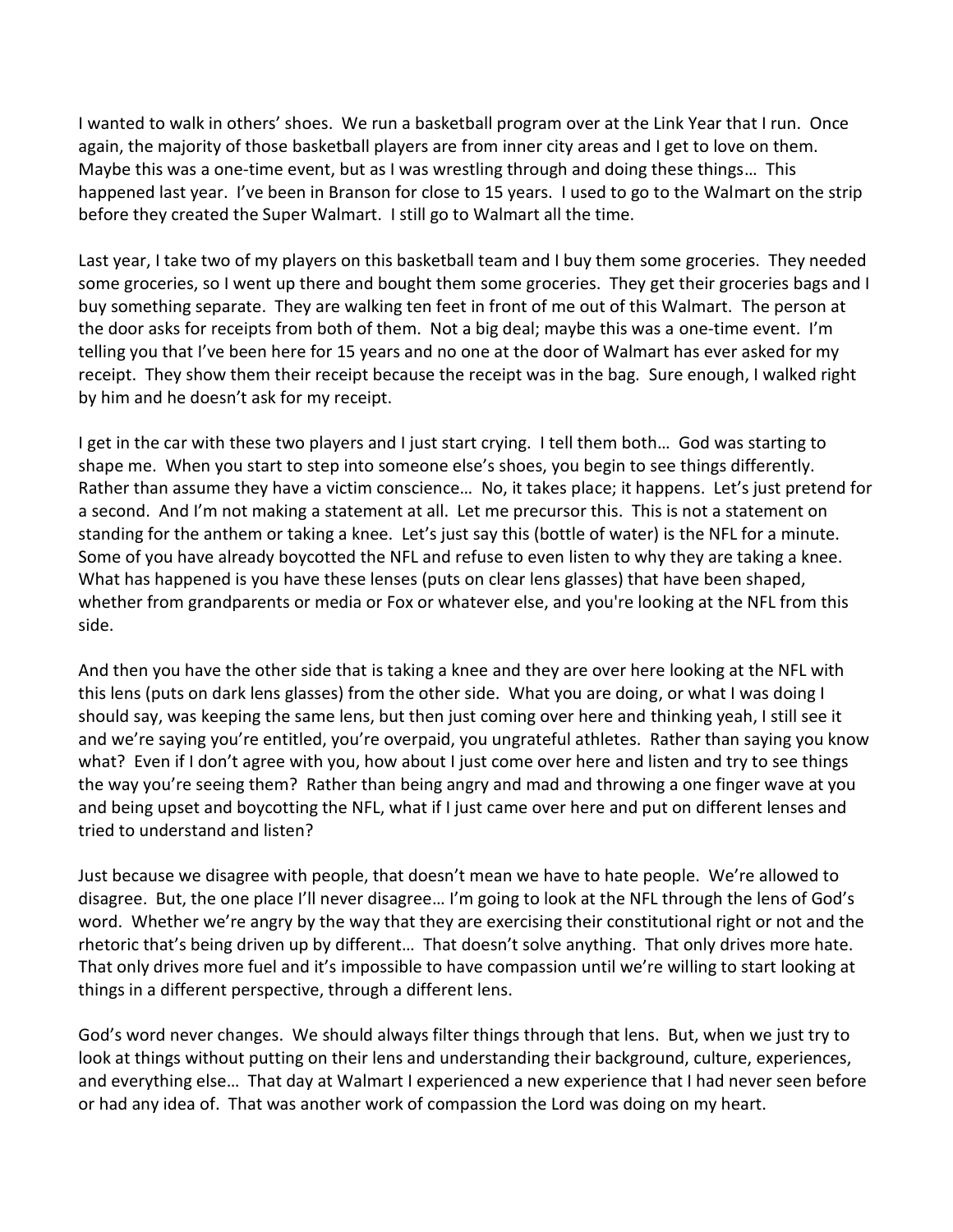This was a quote that Ted shared with the staff and me in a text message this week*. "First they came for the Socialists, and I did not speak out—because I was not a Socialist. Then they came for the Trade Unionists, and I did not speak out— because I was not a Trade Unionist. Then they came for the Jews, and I did not speak out— because I was not a Jew. Then they came for me—and there was no one left to speak for me."* – Martin Niemoller – Lutheran Minister and early Nazi supporter who was left in prison for opposing Hitler's regime.

There is a historical figure that has had a significant impact on the advancement of colored people even before the NAACP was here. His name was William Wilberforce and he believed that slavery and racism found no place in the word of God. As a matter of fact, you can watch the movie called *Amazing Grace.* What a great seasonal movie to watch with your family. William Wilberforce was so passionate about abolishing the transatlantic slave movement, he made it his life's goal to end it. And by God's help and by God's guidance, William Wilberforce had one of the biggest impacts. What is my point to that? William Wilberforce is white. The Jews will always speak for Jews. The Asians will always speak for the Asians. Black people will always speak for black people. Until white people are just as passionate about injustices that take place and what God's word says, things will continually be divisive. How do you defeat a county? You divide and conquer.

It's obvious, right? You look around... It's not like Branson is booming with diversity. I understand that. But, even the way we navigate social media and even the way we navigate conversations and communication goes a long way. You show people the gospel when you forgive them. You show people the gospel when you project compassion on them. You show people the gospel when you listen well to them. You project the gospel onto people when you respond the way Jesus did to those that didn't think like us, act like us. Jesus loved the Samaritan. Jesus loved people that didn't look like other people. Jesus loved the lowly. Jesus loved those that were orphaned and widowed. Jesus loved all those people and we get to show people the gospel when we respond similarly.

Romans 1: 16 says, *For I am not ashamed of the gospel, because it is the power of God that brings salvation to everyone who believes…* Everyone… Green, Yellow, Black, White… everyone who believes. …*first to the Jew, then to the Gentile.* The gospel is for everyone. For us to think it's just for us… That's not the gospel. As a matter of fact, we don't portray the gospel very clearly when we walk in our own elitism. As a matter of fact, this is saying Imago Dei. We are all created in the image of God to be God's image bearers. There is no bearing of God's image when we walk in racism or prejudice or hate or divisive rhetoric. Imago Dei. Everyone in here was created in the image of God.

1 Peter 2 says this: *[9](https://www.studylight.org/desk/?q=1pe%202:9&t1=en_niv&sr=1) But you are a chosen people, a royal priesthood, a holy nation, God's special possession, that you may declare the praises of him who called you out of darkness into his wonderful light. [10](https://www.studylight.org/desk/?q=1pe%202:10&t1=en_niv&sr=1) Once you were not a people, but now you are the people of God; once you had not received mercy, but now you have received mercy.* Do you see what's going on here? The Bible makes is clear. There are two races: those who don't believe in God and those who do. That's it! Those are the two races and the Bible makes it very clear. And guess what? Scripture tells us to love those who don't belong to the kingdom of God, which includes Muslims, which includes atheists, which includes agnostics and secular humanists and cosmic humanists and everything else. Love, love, love.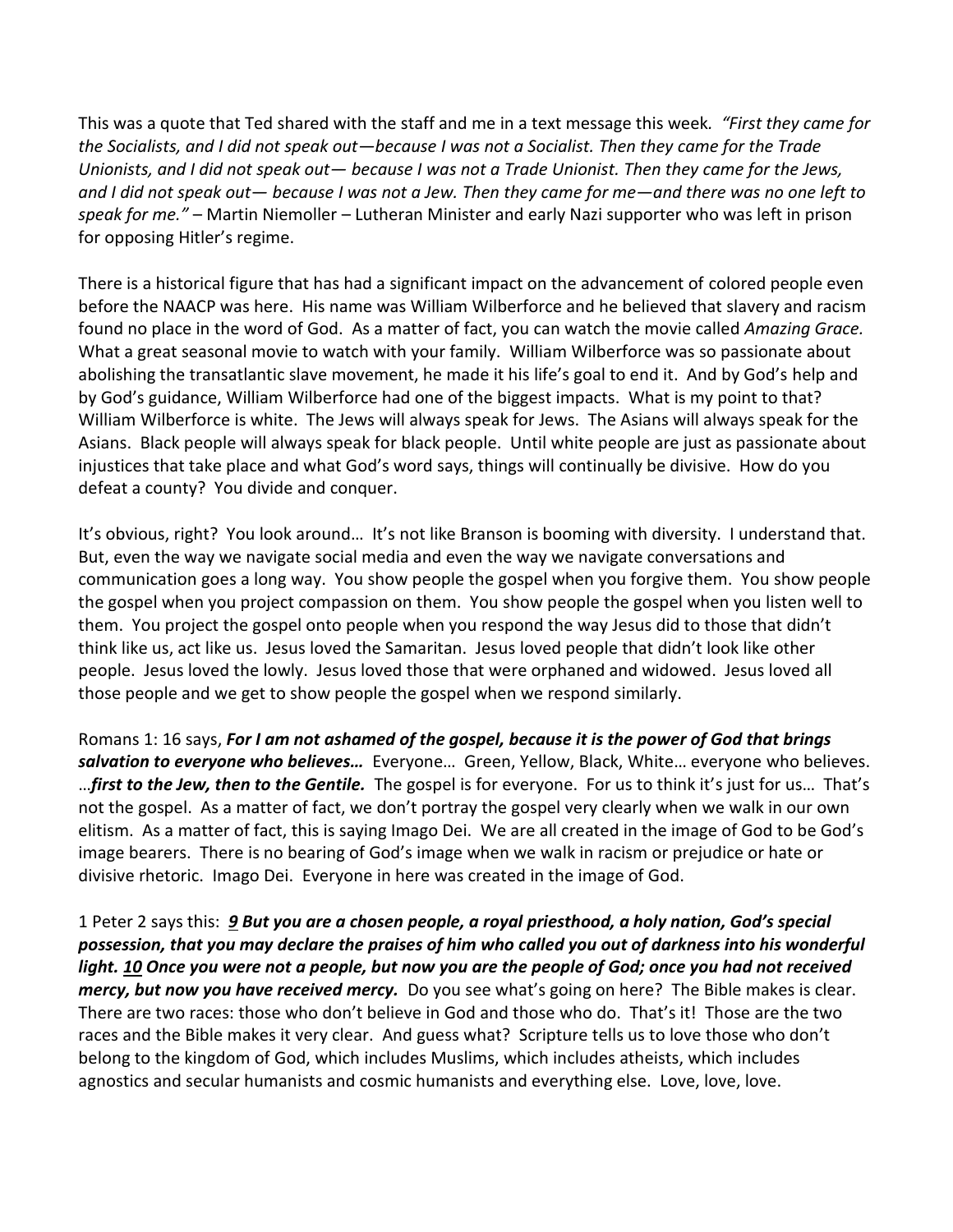They will know you are my disciples by the way you love others, by the way you project love, by the way you listen to others. There's no black, no white, no brown. There are two races in the kingdom of God.

Timothy Keller says this: *"When you become a Christian, you are not primarily from Ohio or Germany or Asia; you are not primarily Anglo, African-American, Asian, or Hispanic; you are not primarily white collar or blue collar. You are a citizen of God's nation."* 

I told you this sermon would completely fail if I didn't challenge you to do something great. Here's the reality. I have to stay away from a lot of mainstream media. There's an agenda. Everyone has an agenda. The challenging you to do something great is to seek understanding on your own. Seek God's understanding. Seek how God responds to racism. Seek how God responds to those things. If there is racism in your heart or prejudice in your heart, whether it's towards Middle Eastern, like I've had to work through, or black people or Hispanic or whatever the case may be, I'm challenging you to do something great. Work through that because that's going to be an awkward day when you take your last breath and the next thing you know, you're praising Jesus standing next to people that you didn't want anything to do with on this earth. And, I don't know about you, but I don't want to be more white; I'm already pale and it's December. I don't need leprosy.

We do something else every first Sunday of the month at Woodland Hills. We take communion. We hold communion the same way we see it in 1 Corinthians 11. As a matter of fact, 1 Corinthians 11 says that we believe communion is for the believer, for those that have professed faith in Jesus Christ as their Lord and Savior, that he did come through a virgin known as Mary, which we will celebrate here in a couple of weeks. We believe that he lived the life we all should have lived and died the death we all deserved to die. That he lived a sinless life, was tried, crucified on the cross at Calvary, was buried, and three days later rose again. He tasted death so that you and I would never have to. He is the only spotless lamb that can take away the sins of the world and can take away your sins and mine. And that he is the way, the truth, and the life and no one shall come to God except through him. If you believe that, we invite you to take communion today.

Before you do that, it even says to examine yourself before you take of the bread and drink of the cup. It says without examining yourself, you may eat and drink judgment upon yourself. Scripture calls us and encourages us to examine our own heart. So, before we take the bread, I just want to give you a moment to see if there's anything going on in your heart. As Psalm 139 says, *[23](https://www.studylight.org/desk/?q=ps%20139:23&t1=en_niv&sr=1) Search me, God, and know my heart; test me and know my anxious thoughts.* Is there racism there? Are there prejudices there? Is there anger, bitterness, slander, malice. *[24](https://www.studylight.org/desk/?q=ps%20139:24&t1=en_niv&sr=1) See if there is any offensive way in me, and lead me in the way everlasting.*

*…on the night he was betrayed, took bread, [24](https://www.studylight.org/desk/?q=1co%2011:24&t1=en_niv&sr=1) and when he had given thanks, he broke it and said, "This is my body, which is for you; do this in remembrance of me." [25](https://www.studylight.org/desk/?q=1co%2011:25&t1=en_niv&sr=1) In the same way, after supper he took the cup, saying, "This cup is the new covenant in my blood; do this, whenever you drink it, in remembrance of me."*

I pray by God's grace that I challenged all of you to do something great today. If the Spirit is stirring in your heart, if God is just moving, we have a prayer team up here every Sunday. They would love to pray